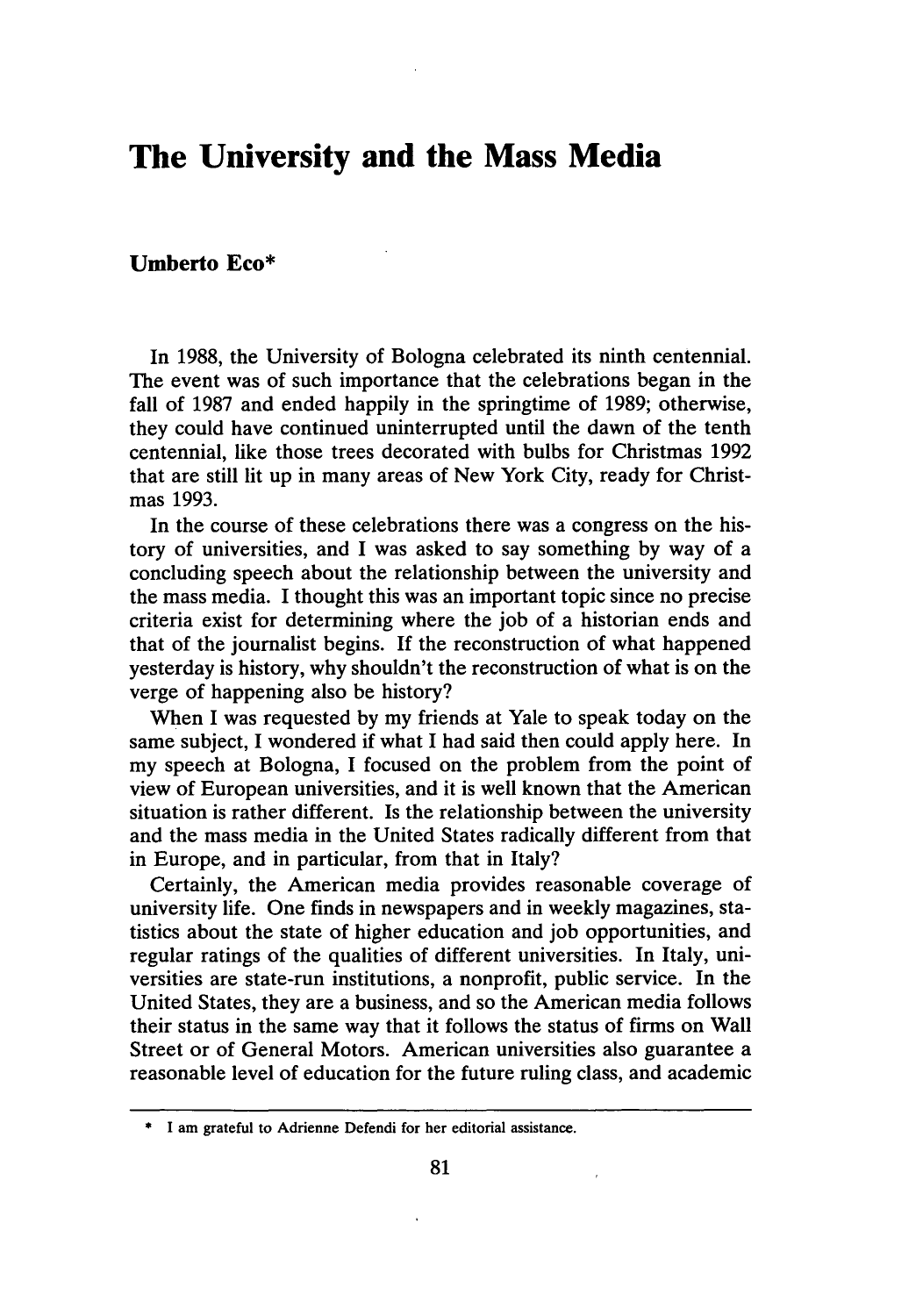discussions, such as the one on the decline of literacy raised by Allan Bloom, become matters of public concern.

Moreover, there are events taking place on campus that rapidly become issues for the media, such as feminist criticism or the phenomenon of the politically correct. The media covers these university events with the same superficiality and the same penchant for scandal that it devotes to any other event. Recently, while perusing the satirical *Handbook of the Politically Correct,* I found that even the notion of "TEXT" is part of this new wave, and that it is now politically correct to say that there is no longer reality, but only texts. Nevertheless, if a student wants to know the course offerings in comparative literature, for example, at the University of Indiana, he has to pick up particular listings and annual bulletins, and not *Vanity Fair.*

In Italy, coverage of universities happens in quite a different way. At the beginning of every academic year, not only weekly magazines, but also newspapers devote pages upon pages to detailed information on what Gianni Vattimo will teach in Turin, Alberto Asor Rosa in Rome, or Vittorio Gregotti in Venice. The recurrent "crises" of the Italian university (which obviously began in Bologna in the year 1088) make newspaper editors salivate just as much as the latest love affair of a famous actor.

To demonstrate to what extent university affairs in Italy can become *a tarte d la crime* for the media, let me recount a personal experience I had recently. One month ago, I started my Norton Lectures at Harvard. I consider it a flattering appointment, and I must admit that there was a particular aspect of the event which would have interested an Italian newspaper: namely, that in 1985, Italo Calvino was supposed to have given his own Norton Lectures, but he died before finishing writing the sixth lecture and before delivering the first. One would think that such a coincidence might have been worthy of a brief write-up in the cultural section. In fact, the *Corriere della Sera* devoted a whole page to my first Norton Lecture and, the day after, the *Republica,* furious for having missed the scoop of the year, devoted an entire page to it, and then two more articles in the weeks following to report that I had also given the second and third lectures. I can only thank these newspapers for the attention they have devoted to me, but the fact that an Italian scholar gives a series of lectures abroad should not be a particularly newsworthy event; not, in other words, a case of "man biting dog," but of "dog biting man."

I think the Italian media was so obsessed by an ordinary academic event because, in a country where today it is easier to meet a deputy in a state prison than in the House of Parliament, there is a secret hope that the "Hall of Wisdom" will be more respectable than the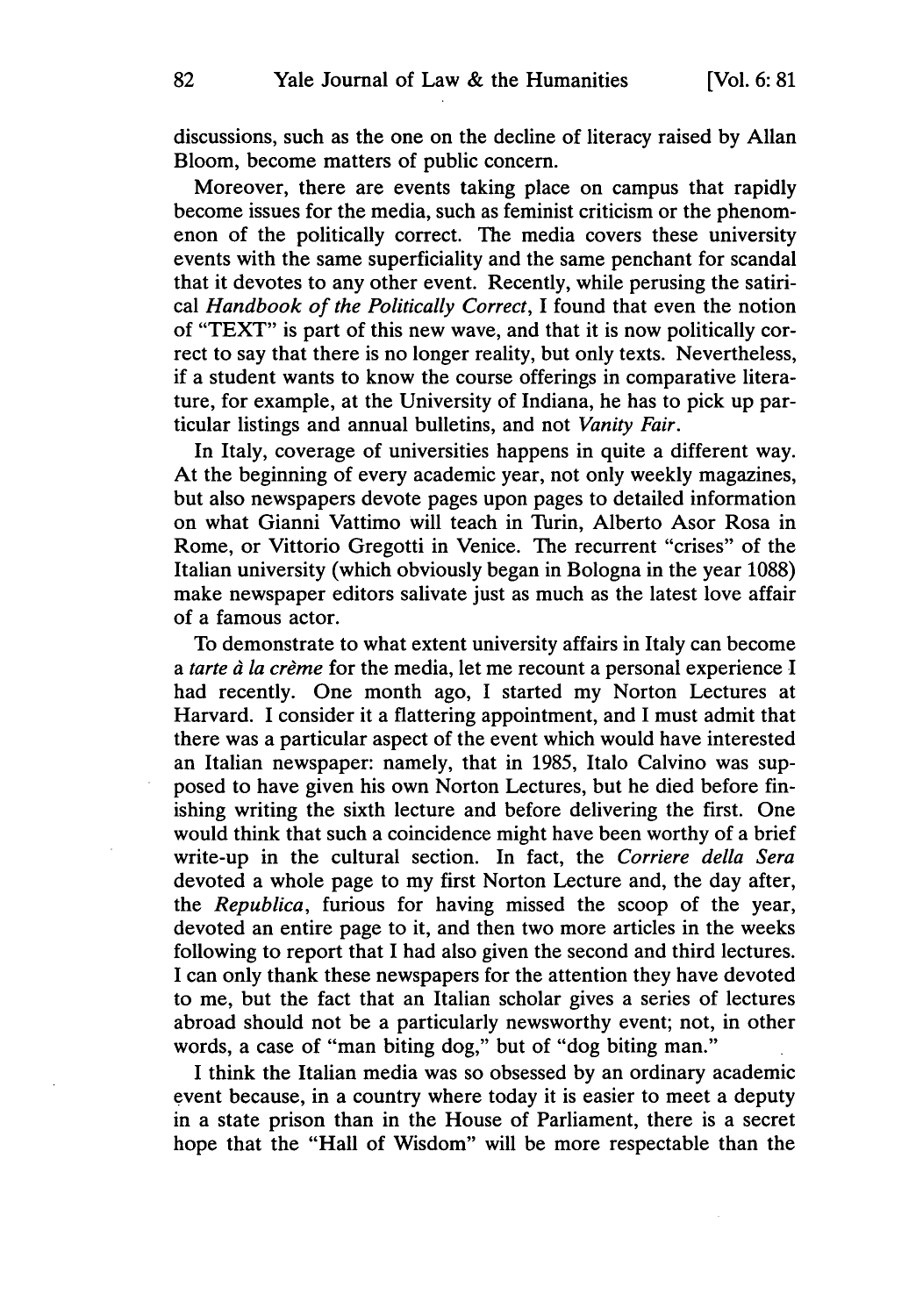"Hall of Power," and because Italian newspapers are also desperately looking for public figures who are not notorious mobsters.

But there is more. Italian talk shows, where people behave as if they were taking part in the massacre of Saint Valentine's Eve, are inundated with university professors. The formula of the talk show is the following: there must be an actor or some other figure whose function is to provoke and to increase the tension of the discussion; then, a mad scientist (let's say a discoverer of the elixir of long life, or an amateur archeologist who has found the real location of Noah's Ark) must be provoked, so as to entertain the audience with his or her madness; and, finally, a university professor who represents the Voice of Truth, of Specialized Knowledge and/or of Common Sense. By the end of the show, it is very difficult to distinguish the university professor from the mad scientist or from the actor, and all of them are shouting in a quite undignified way.

The main difference between the American and the European university is that the former is set on a campus, a sort of monastery separated from the city. In America, there is not a real conflict between "Town" and "Gown" because the Gowns live outside of Town. In Europe, the university is placed in the center of the city, is a part of the city, and so is continuously involved with city life. Neither students nor professors can completely ignore civic life, which explains why in Europe there are so many university professors who become members of the parliament without interrupting their involvement in university life. Similarly, it is not exceptional, but rather customary, for a university professor to write as a columnist, critic, or political commentator for newspapers and magazines.

In the United States, when scholars like Kissinger or Brezinsky decide to collaborate with the government, they leave the campus and return only at the end of their public appointment. In Europe, however, there is a direct line linking the Hall of Power to the Hall of Wisdom. Although American professors spend most of their time on the telephone in order to maintain a continuous exchange of information-or even gossip-they do so only from campus to campus. It is a mere Gown-to-Gown jungle drumming.

I think, however, that the mutual influence between the media and the university exists in America as in Europe, though perhaps in a different or less obvious way. The boundaries between the university and the mass media are much less clear than one might think, and it is necessary to draw a map of the many ambiguous and gray areas in order to identify *les liasons dangereuses,* the hybrids, the grafts, and the half-castes. So let me present a typology of eleven different aspects of this continuous and inevitable mutual influence.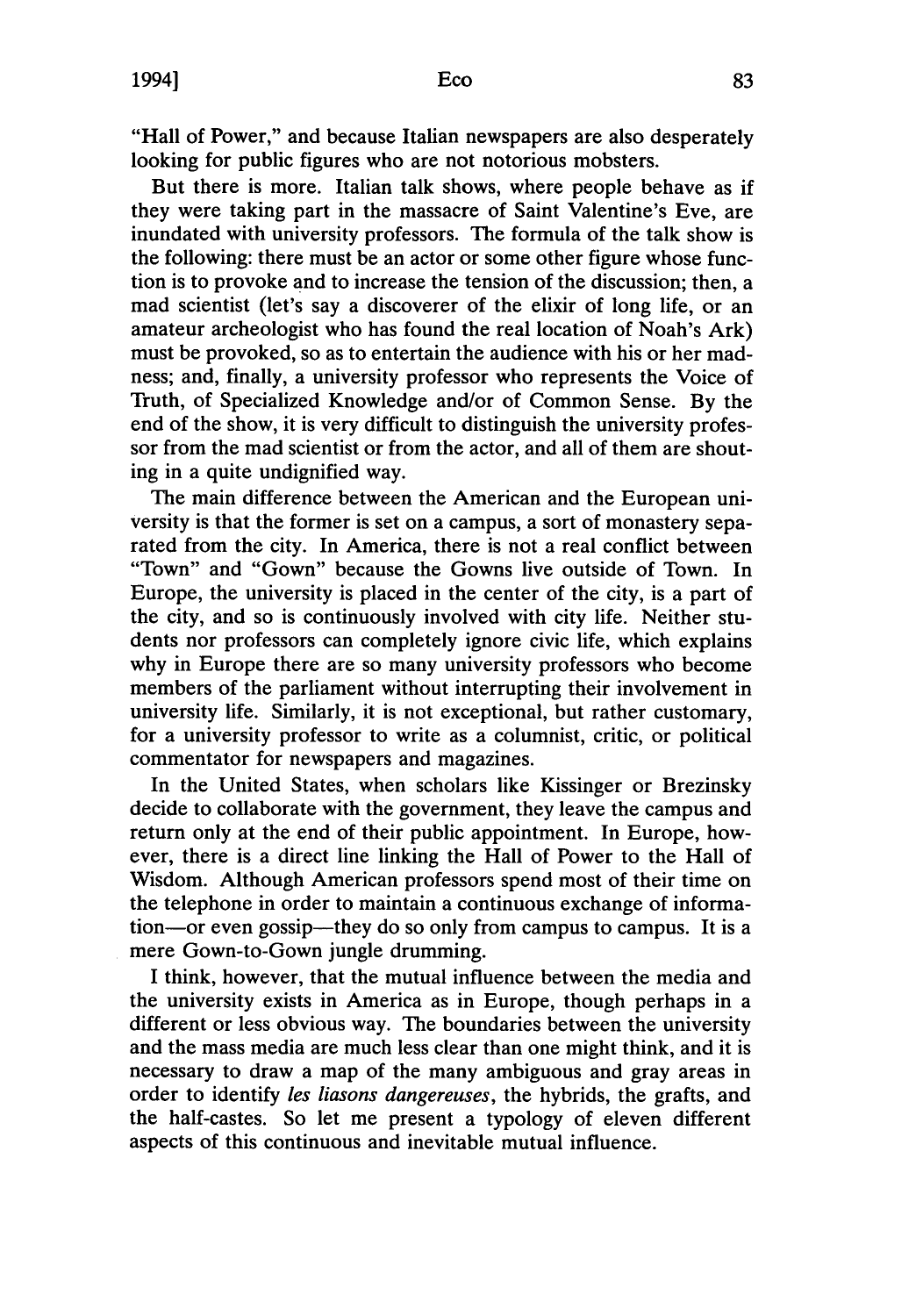## I. THE MASS MEDIA VERSUS HIGH CULTURE

We could approach the problem according to what I would call the Frankfurt School point of view. The mass media is a vehicle of banality, of superficial amusement; it searches for novelty for the sake of novelty, and it attempts to inculcate consensus among the masses. In contrast, the university is the place of original research, of serious and painful meditation. It maintains a direct link to tradition; it is suspicious of novelty and convenience, wants to produce a continuous critical revision of knowledge, and looks for the approval of an elite.

I remember, however, once having met Theodor Adorno after his return to Europe. This man, who had written *The Dialectic of Enlightenment* to condemn the irreparable vulgarity of the mass media (at that time, mainly radio), told me that if he were to rewrite this book, his judgment would be less severe since he had experienced the positive role of television in creating a new democratic culture in postwar Germany.

Moreover, at the time when Adorno was writing, the difference between highbrow, middlebrow, and lowbrow culture was more clearcut than it is today. One of the main issues in today's culture-at least in Western countries—is the merging of pop and high culture that many theorists consider characteristic of our postmodern age. This fact of postmodern culture deeply problematizes earlier descriptions of "high" versus "low" culture. Just a few days ago, I was reading a beautiful book by Brian McHale, *Constructing Postmodernism,* in which the relationships between John Barth and William Gibson, and Pynchon and the cyberpunk culture are shown in all their intricacy. The merging of pop and high culture thus produces an overlapping of the raw materials and the concerns of the media and the university.

## II. THE MASS MEDIA **AND** DIRECT INTERPERSONAL COMMUNICATION

One could say that the university permits a direct, interpersonal communication, whereas the mass media is characterized by a longdistance, indirect communication. Mass communication takes place when a centralized Sender transmits a message by a technologically complex channel that reaches a community of Addressees scattered all over a vast region. These Addressees are diverse in their social ranks, cultures, and even languages. Thus, mass communication is inherently not a direct, interpersonal interaction. The Sender does not know to whom he is speaking and so he must orient his message to a ghost Addressee, from whom he cannot receive any immediate feedback.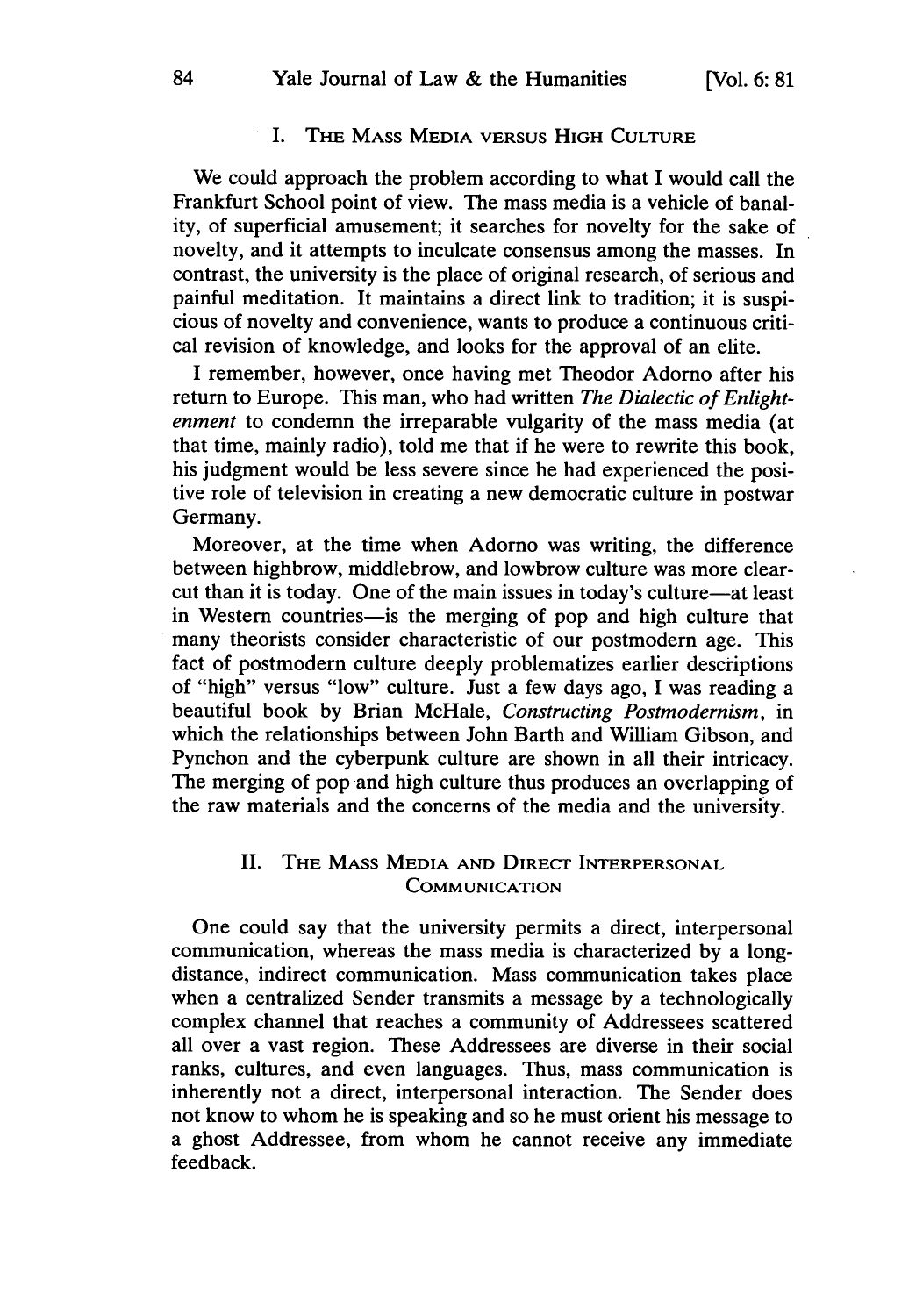What is the situation of the university? **If** the mass media is not a homogeneous institution—given that a book published by a university press and the latest rock-music record are both products of the mass media—neither is the university itself. It is a place where high-level research is performed, but it is also a place from which elementary notions and basic information are disseminated.

Can we say that the university is still the place for direct, interpersonal communication between teacher and student? What happens when a professor lectures to five hundred students in one hall in Italy, the capacity of which is at the most three hundred? Have the remaining two hundred students, crowded in a corridor where the lecturer's voice is broadcast over a loud speaker, automatically entered the realm of mass-media communications? Can we say that the student who follows the lesson, taking notes which he will not be able to decipher later, is part of a direct, interpersonal dialogue? And what about the one who tapes the lecture and then listens to it weeks later? Has the student thereby become a user of a mass medium?

## III. TiE **ACADEMIC STUDY** OF **THE MASS** MEDIA

The university studies the mass media. I am always astonished when, in the course of certain interviews, American journalists ask me how a humanist scholar can also have written essays on Superman and Charlie Brown. It seems that they have forgotten that during the fifties (before I was involved in the study of mass media), there were American journals which included subtle analyses of detective stories, comics, and Tin Pan Alley music. These journalists have likewise overlooked the studies of Robert Merton on the role of radio in wartime propaganda, and those of Cantril on the effect of Orson Welles's "War of the Worlds" (all written in the late forties), which were *livres de chevet* for European cultural sociologists.

Indeed, credit must be given to the university establishment for having undertaken, despite much opposition, the first systematic study of the civilization of mass communication, and for having devoted entire schools and departments to the study of this phenomenon. Perhaps today we have gone too far. All too often, the mass media is analyzed, even when all that there is to know has already been investigated. One smiles at times when thinking of the numerous studies which suggest that the obsessive image of white in detergent-powder advertisements is engendered by certain archetypal motivations. A first-year student can read all about this in glossy magazines, for which university professors also write. It would be sufficient simply to ask the advertising agents, who usually have had a good university education and have read Jung. Nevertheless, it is the university that has been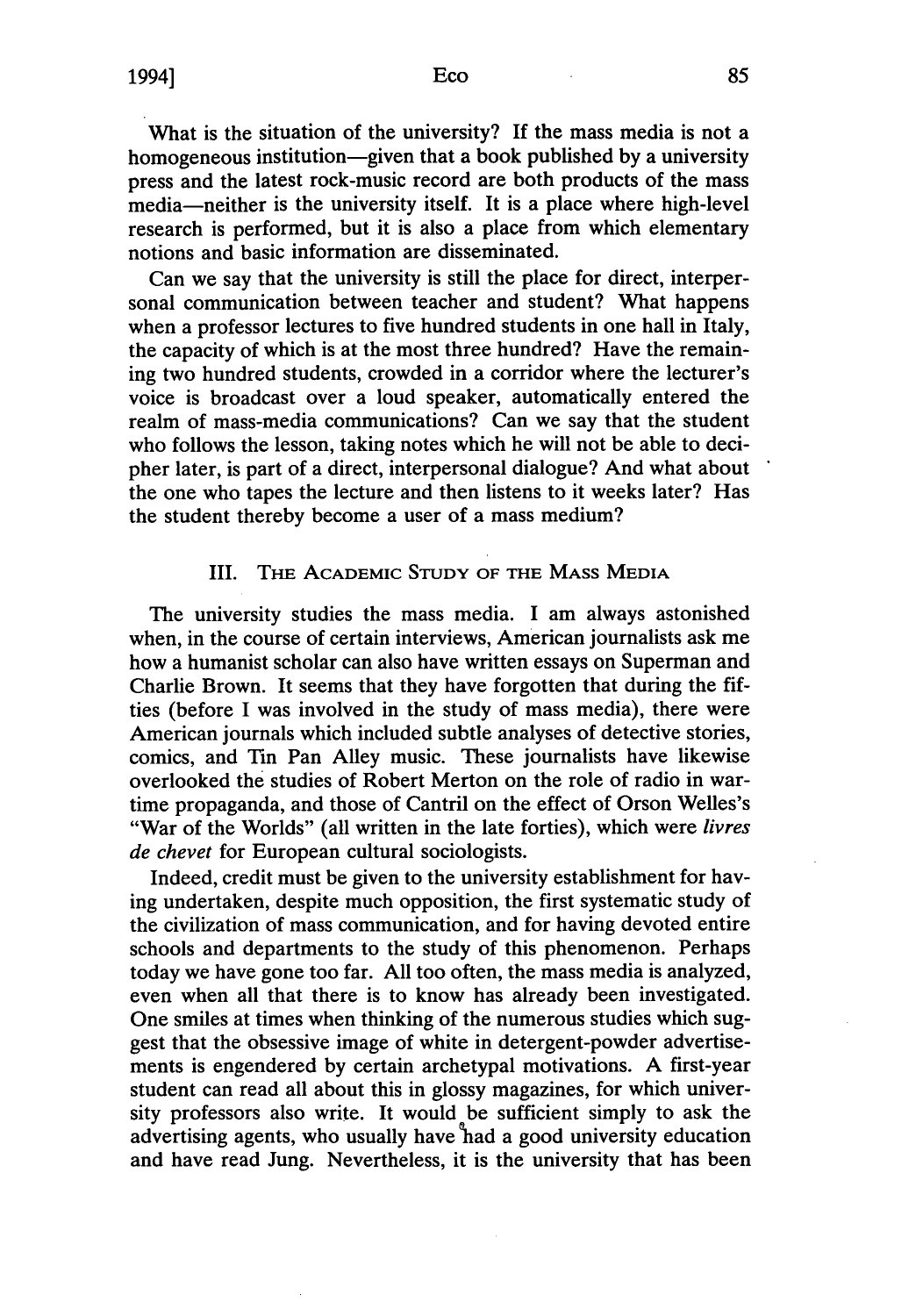studying the mass media and that has helped generate critical resistance among the public at large.

At most, we can say that in Europe the academic analysis of media has had a greater impact on society than in the United States. In the United States, the studies of Merton or Cantril are neither read nor discussed in high schools and elementary schools; in Europe, a critical awareness of mass-media strategies-also as vehicles for ideologieshas frequently influenced the educational curriculum. More and more often, conscientious teachers in elementary and high schools prepare their students to think critically of the mass media by analyzing advertisements or newspapers in the classroom.

## IV. THE UNIVERSITY **IN** SERVICE OF THE **MASS MEDIA**

The independence of the university from political power is merely a pastoral illusion or wishful thinking. Nine hundred years ago, the University of Bologna acquired its freedom and autonomy because three of its professors assisted the Emperor in a legal controversy with the Church. In exchange for their collaboration, the Emperor signed the first document which established the university's independence. Similarly, the Collège de France was born of a political initiative on the part of Franqois the First to counteract the overwhelming power of the Sorbonne.

It is not unusual for university professors to become consultants of financial and industrial companies, or of the political establishment (from Irnerio to Kissinger). There is nothing surprising about the fact that mass-media experts become mass-media consultants. I believe that an expert who understands some of the mechanisms of massmedia manipulation should be able to conduct research independent of profit-making interests. Yet, I wonder if my position suffers from a certain leftist bigotry. We would not be surprised if an expert on mass communications worked as a consultant for a campaign on ecological education or on AIDS prevention, just as it seems natural to us that most university professors collaborate with publishing houses.

Some compromises between the university and the centers of economic and political power are more acceptable than others, since they have been condoned and institutionalized by tradition. If we consider the collaborations of eminent teachers of the Renaissance with the first famous printers, and if we reread the authoritative prefaces full of praise in the books of the sixteenth and seventeenth centuries, then we realize that the relationship between the scholar and the publishing industry has been established for quite some time. Let us not overlook the fact that, since Aristotle's and Plato's time, the model scholar has been also the prince's advisor. If an inextricable knot has existed between the controllers and the controlled within the univer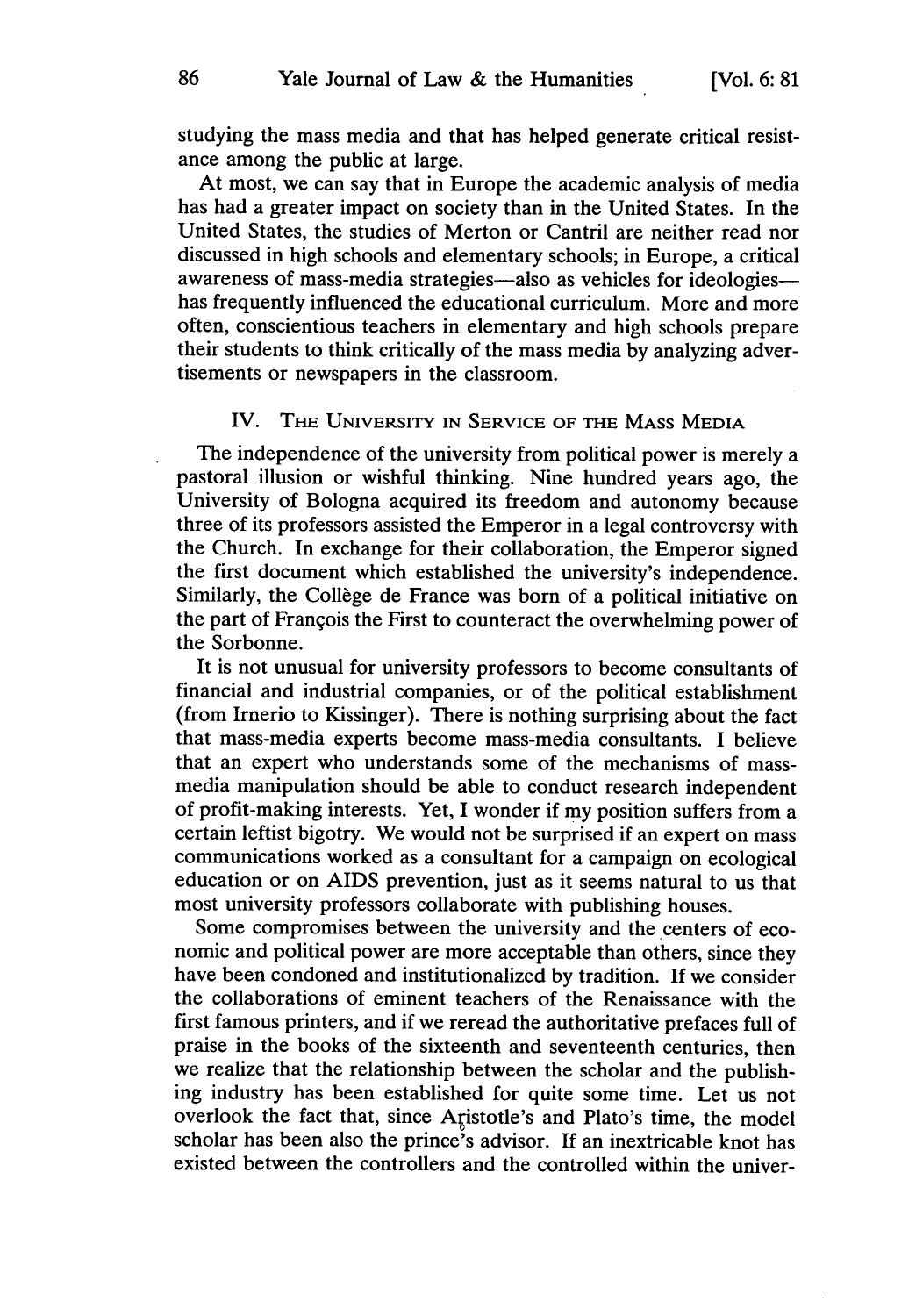sity since the invention of the printing press, the development of mass media has only made this knot even more intricate.

## V. THE MASS MEDIA EXPLOITS **THE** UNIVERSrrY

Let us imagine the strictly honorable position of a scholar who analyzes the persuasive mechanisms of mass media, independent of financial and advisory assistance. From the viewpoint of the morality of intentions, such a scholar is beyond suspicion. But if he publishes the results of his research, then the mass media may obtain and exploit it. Hence, the scholar's critical description of forbidden procedures of persuasion may become an unintended contribution to the application of those very procedures.

This problem obviously exists for every discipline. The chemist knows very well that if he writes a paper on Oriental poisons, a murderer could potentially use the information. However, the chemist regards such research as a description of something that exists independent of one's writing about it. In contrast, in the social sciences, the scholar is incessantly obsessed by the danger of creating a phenomenon by simply describing it.

A book of essays on Madonna, recently published in the United States, includes a variety of quotations from deconstructionist literature, semiotics, Heidegger, and so on (and anything else, provided that they were *d la page).* Do the essays present a critical analysis of the Madonna phenomenon, or do they contribute to the reinforcement of the Madonna myth?

Let us not be excessively moralistic. Do we think that such an enormous amount of discussion devoted to Madonna is more reprehensible than that devoted to cholesterol? Scientists had studied cholesterol because it was their obligation, but frankly, every responsible weight-watcher had been informed about the effects and consequences of cholesterol for quite some time. Then suddenly, the media started to exploit the cholesterol issue, and we witnessed the incredible story of the cholesterol hoax-vegetables were advertised as cholesterol-free in the supermarkets. A respectable scientific investigation was adopted by the mass media and by the food industry, and then exploited purely for profit.

## VI. THE UNIVERSITY TRAINS A WORK FORCE FOR THE MASS MEDIA

The preparation of a work force for the mass media is perhaps more typical of the American situation than of the European one. But in fact, in universities all over the world, there are courses which train students to perform according to the standards defined by newspa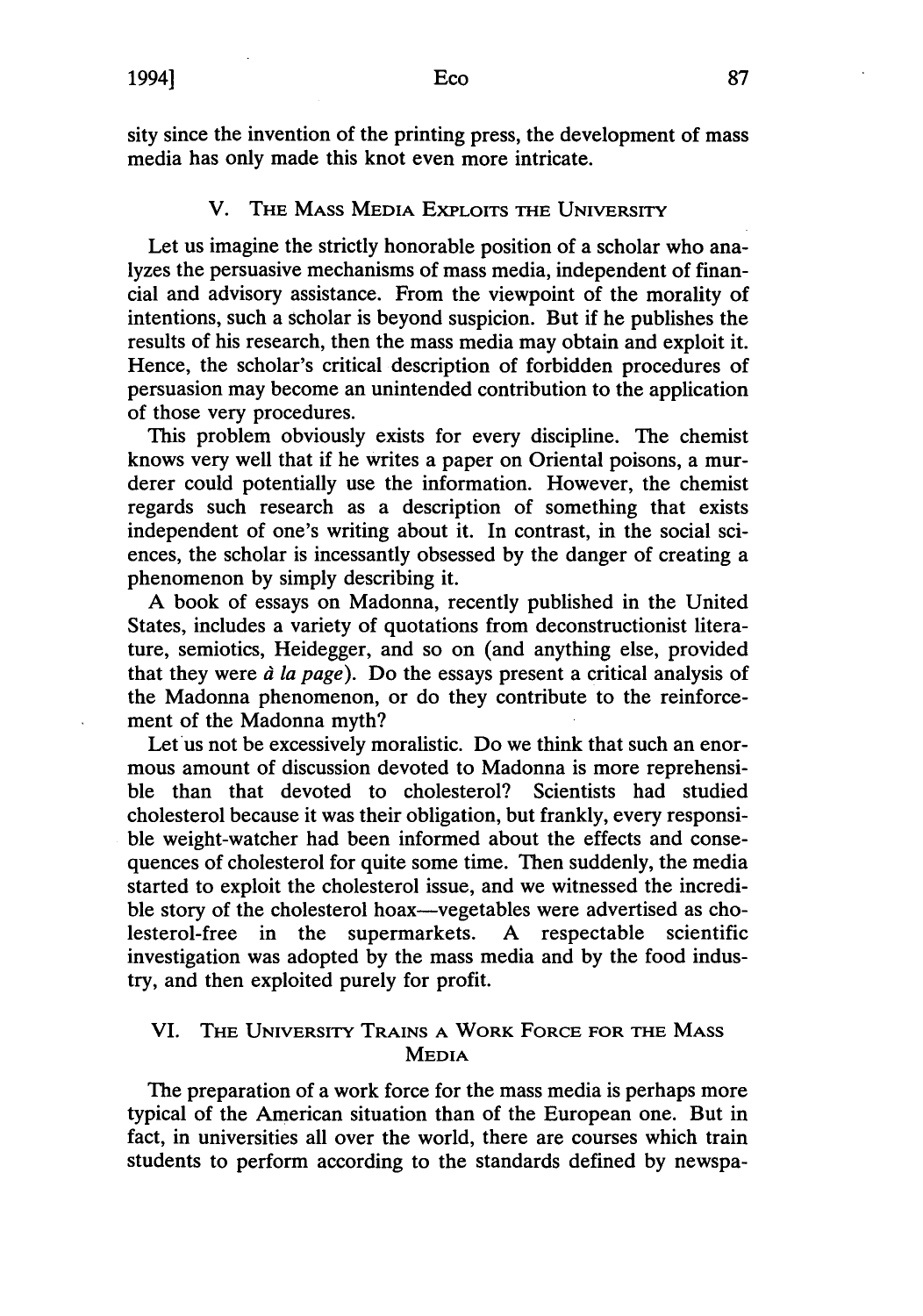pers, television networks, and publishing houses. In principle, there is nothing strange about this, since the university prepares students to become lawyers, physicians, and businessmen. However, these professions evolved together with educational institutions that trained the students for particular jobs in addition to their philosophy, ethical standards, and operational practices—from deontology, from bloodletting to the Hippocratic oath. In the case of the mass media, newspapers, advertising, cinema, and television have existed and developed independently of formal educational institutions, which might have defined their ideal conditions. We thus have the paradox that within the same university, the department of communication technology teaches a practice that the department of political science or philosophy criticizes as ethically questionable.

One might think that the university survives on this plurality of viewpoints. Unfortunately, however, when and where this happens, there is no example of integration of differing perspectives. Communications students learn how to become journalists according to the current criteria, whereas philosophy students learn how to criticize journalism as a perversion of the search for truth. In academic institutions, the two perspectives can coexist honorably side by side, but the two lines of thought will generate two different kinds of citizens and future professionals who will ignore each other for the rest of their lives.

## VII. THE **UNIVERSITY** USES **THE** MASS **MEDIA**

Even if many university representatives continue to ignore the mass media, the university, nevertheless, uses it for good as well as bad ends. The mass media now accomplishes some didactic functions that once were performed by the university. At one time, teachers themselves had to supply didactic materials, often in manuscripts or typescripts, while today these are produced by the culture industry in a convenient form that is economically accessible.

Information and ideas once disseminated by educational institutions are now transmitted directly by the mass media. For example, once upon a time schools had to teach students where Mogadishu was and where the borders of Kuwait were, while today this information is communicated directly by newspapers and television. This does not imply, however, that educational institutions are any less involved with the dissemination of such information. The mass media transmits this information in an uncritical and unmonitored fashion, and it is the responsibility of the educational system to check and correct it. Today, it is more important that the university criticizes the mass media's account of fundamental ideas and information, rather than actually transmitting this knowledge itself.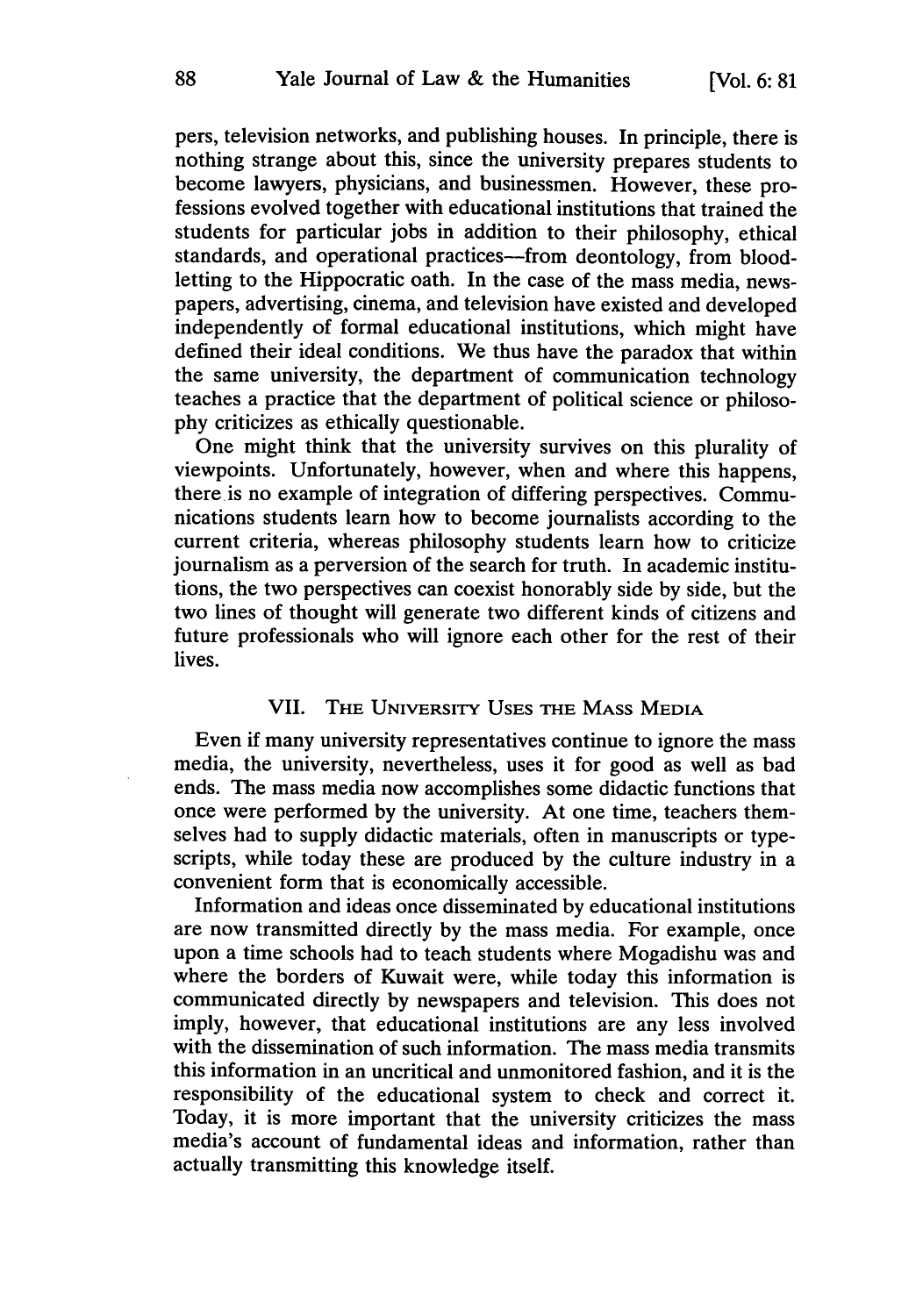The convenience with which all the basic texts of literature, philosophy, history, and science are available offers the student multiple sources of information and enables him or her to debate the professor's line of thinking. The professor teaches Russell and the student reads Husserl instead. This may constitute a reason for panic. The professor can no longer hide his lack of knowledge, and he bears responsibility, in a certain sense, for all the texts that the culture industry has put on the market.

Among other things, it must be noted that the publishing industry, by way of choosing which texts are made available, influences the subjects that will be studied in the next ten years. It can be argued that university professors dominate this selective process. But it so happens that a small group of influential scholars, through their editorial selections, will influence or determine the editorial selections of their colleagues who are encouraged to follow their same scholarly agenda.

## VIII. **THE MASS MEDIA** PROVIDES **ISSUES** FOR **THE** UNIVERSITY

Many issues that are widely discussed in American universities today originated on one campus, but were then publicized and later adopted by other campuses only as a result of media hype. Let me cite, for example, such issues as multiculturalism, gender-oriented criticism, political correctness, and postmodernism. The problem is the following: Is there a change in scholarly standards when these issues move from the campus to the mass media? The answer is certainly affirmative. Should we be concerned about this transferring of issues from college campuses to the news media? Perhaps. Often we have complained that certain problems, important to society and to the public conscience, have remained confined to academic discourse, which has ultimately excluded the public at large. This current phenomenon of migrating issues requires that we exercise a critical vigilance so that the issues are neither misunderstood nor rendered trivial. In other words, it requires that we take on the challenge of examining this phenomenon and its consequences.

Also, the universe of bookstores, at one time a temple of culture, is now subject to the laws of mass-media communications. In the last twenty or thirty years, I have enjoyed observing the mass media's changing attitudes toward culture, as demonstrated in the variety of sections in bookstores. In the early sixties, Marx, Freud, Structuralism, and Husserl—if one could even find them in bookstores—were all shelved together in the section on "Continental Philosophy." By the mid-sixties, these same books were in the section on "Structuralism," which included Marxism, Psychoanalysis, and Phenomenology. Then, in the seventies, these same authors and topics appeared in the section on "Poststructuralism" or "Semiotics, Cinema, and Feminism"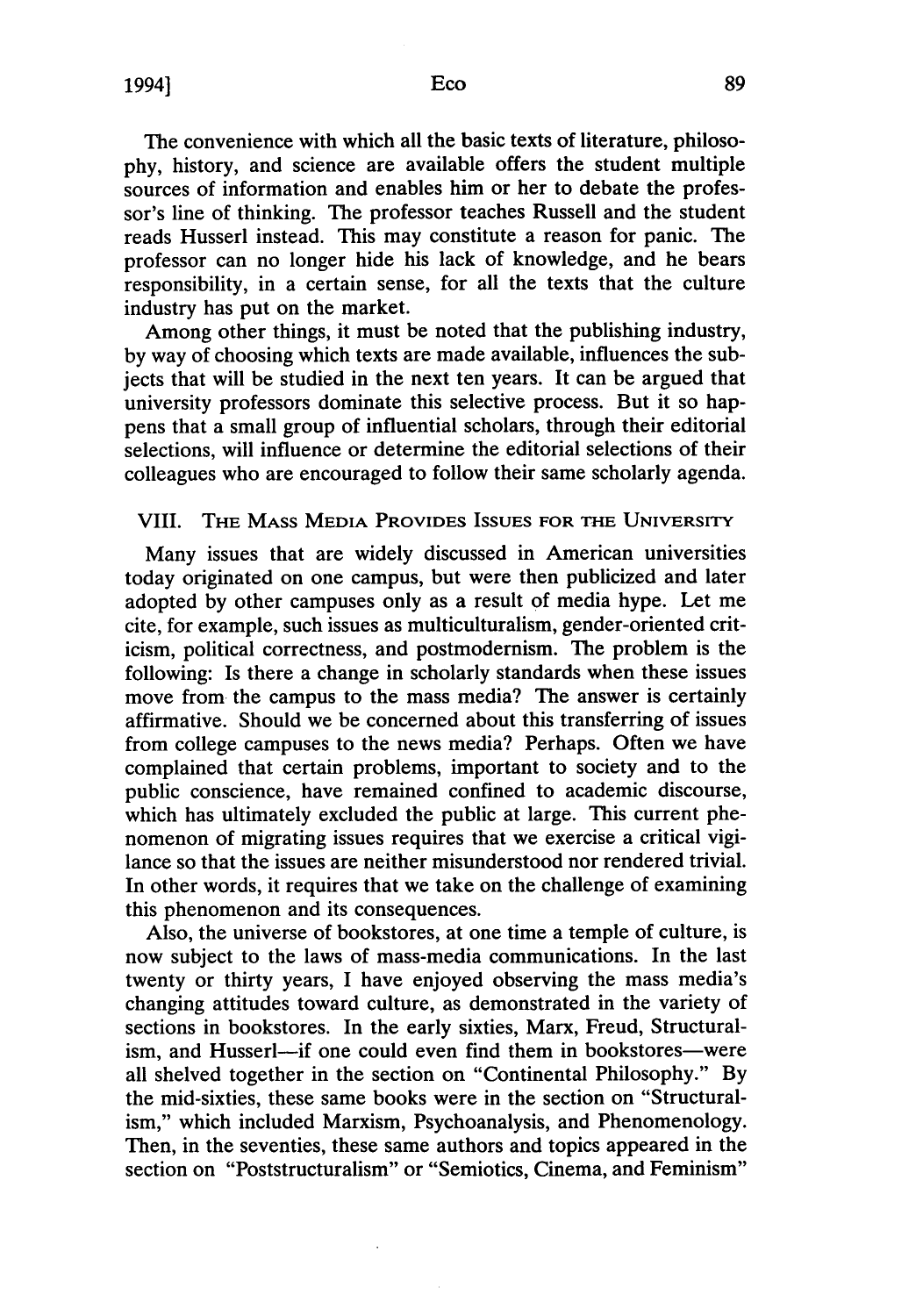(as I noted in a bookstore on Saint Mark's Place in the East Village of New York City). Recently, in the Harvard Cooperative Bookstore, I found subjects such as semiotics, linguistics, neurology, psychology, and post-analytic philosophy classified under "Cognitive Studies." In a commercial chain bookstore in New York City, Saint Augustine was shelved in the "New Age" section. Can the universities remain isolated from these changing cultural fads? Moreover, can the same publishing houses, which for the most part determine the agenda of university curricula, maintain their independence from these changes?

## IX. THE UNIVERSITY EXPLOITS MASS-MEDIA **TECHNIQUES**

The university may decide to utilize the mass media as an instrument to broaden its area of influence. The successful experiments of the Open University, an educational institution for adults and an alternative for working students, demonstrate how the coordinated use of printed bobklets, tapes, and video cassettes may help to create a mass university circuit. But this excessive availability of information may also have a paralyzing effect. The mass media is certainly indispensable in order to reach, above all, those who are excluded from the circle of cultural information, yet it cannot replace the direct didactic relationship, the immediate interpersonal dialogue of the university setting. We may pretend to ignore it, but the university establishment utilizes mass media as an influential tool in academic controversies. The scientific debates carried on in newspapers are not a novelty of this century. What is certainly new is the role of television debates in influencing opinions regarding important scientific policy decisions, such as the use or the rejection of nuclear power.

Another example of the influence of the mass media on academic opinion is the alleged discovery of Heidegger's Nazism. That Heidegger was sympathetic to Nazism has been a well-known fact since the fifties. In the early sixties, I remember reviewing a book **by** Dagobert Runes, published in the United States, in which Heidegger's political speeches were reprinted. Every serious scholar knew this dark side of Heidegger's personal life and was aware of the philosophical problem of whether or not his philosophy was dependent on (or determined **by)** his political positions. I am not a Heidegger fan, but **I** find this attempt to dismantle Heidegger's philosophy-or the alleged Heideggerianism of other American or continental thinkers-on the basis of such biographical gossip simply to be mass-media sensationalism. We cannot deny the importance of Voltaire's role in the development of Western thought simply because he invested part of his financial holdings in the slave market—he was indifferent to this ethical problem and merely a product of his times.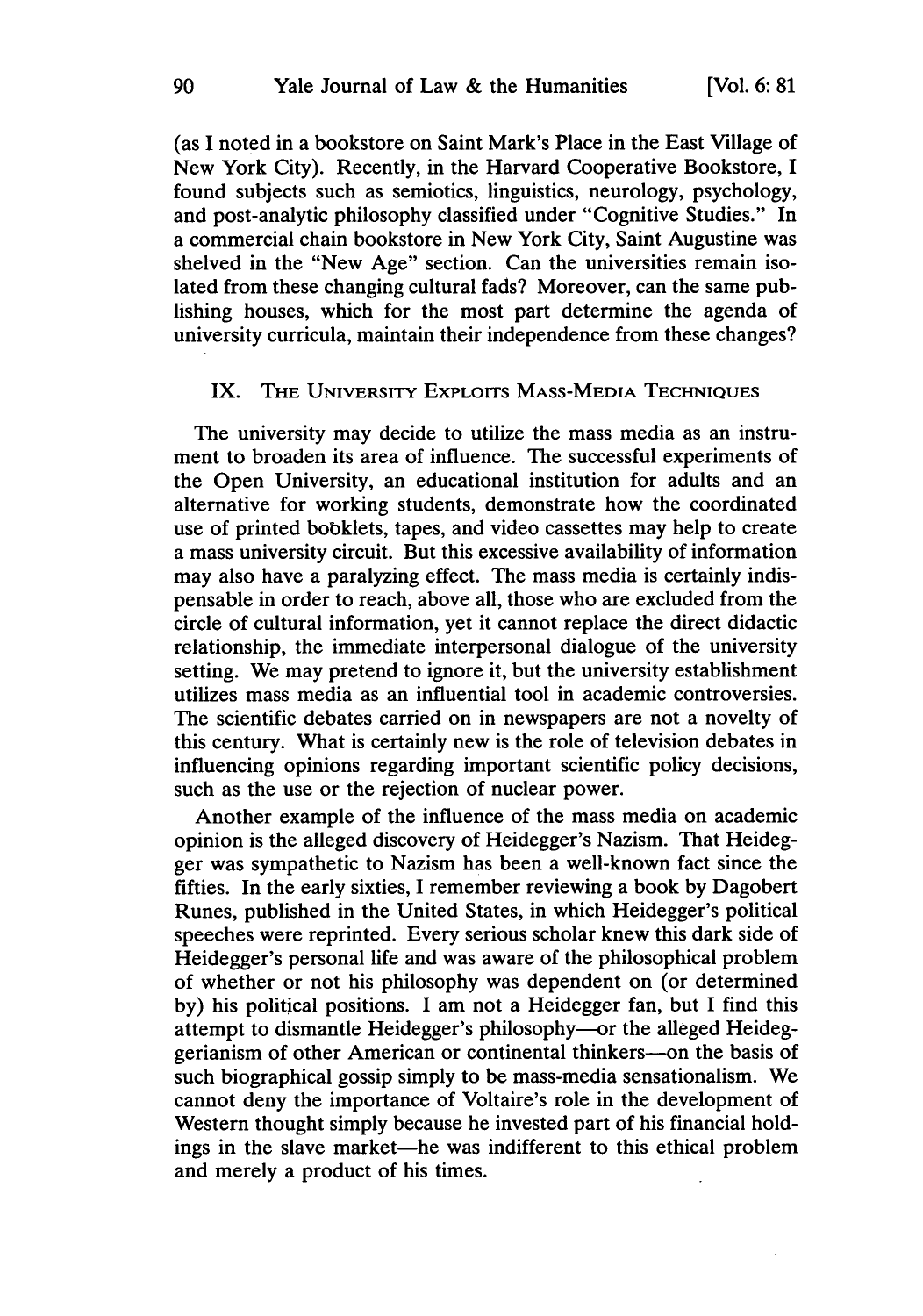I am not saying that these aspects of a philosopher's or a writer's personal life should not be taken into consideration **by** serious scholars. On the contrary, I think that they should be taken seriously and not left solely to the mass media's appetite for scandal. Not to read C6line because he was anti-Semitic is a mistake engendered **by** the mass media. Nor can we simply absolve Céline of his anti-Semitism because he had an intimate relationship with a Jewish woman. These are, rather, important reasons why we should in fact study both his works *and* his psychology. Even so, his work still stands on its own, independent of his personal history.

## X. THE MASS **MEDIA INFLUENCES** UNIVERSITY LIFE

The mass media has also brought the university into the world of celebrities, and we often ask ourselves if the fame of certain scholars is truly linked to their intellect and accomplishments or, instead, merely to their images as created by television and glossy magazines. The media system is so powerful that it successfully makes news not only of the impudence of those who appear every day on television, but also of the privacy of those who have retired from the public eye. Even absences are transformed into news by the celebrity press. Not only those who publish a book per year make the news, but also those who never publish anything at all. There are scholars who can make their silence speak, and if they do not succeed at this, a good reporter will help them. Some publishing houses specialize in making famous those who have never published a line in the course of their lives, and perhaps the greatest prospects are given to those who have left not even a single manuscript.

Equally embarrassing is the influence of the mass media on students. The 1968 student demonstrations were influenced by the intervention of the mass media, which encouraged their almost simultaneous spreading to different countries, and resulted in protests with similar patterns. Yet, although we might consider the major 1968 demonstrations as an inevitable historical phenomenon, this is not true of many subsequent, smaller-scale demonstrations. These later protests often occurred because various groups of students aimed at copying the image of those portrayed by the mass media.

Finally, the mass media has a tendency to make a spectacle of university life. The announcement of a study is presented, alternatively, as a discovery, as a cautious experiment, and as the achievement of a universal panacea. Needless to say, serious scholars will try to avoid such celebrity performances. They will, however, inevitably become victims of such a system, and the more they attempt to keep out of the eye of the mass media, the more vulnerable they will become.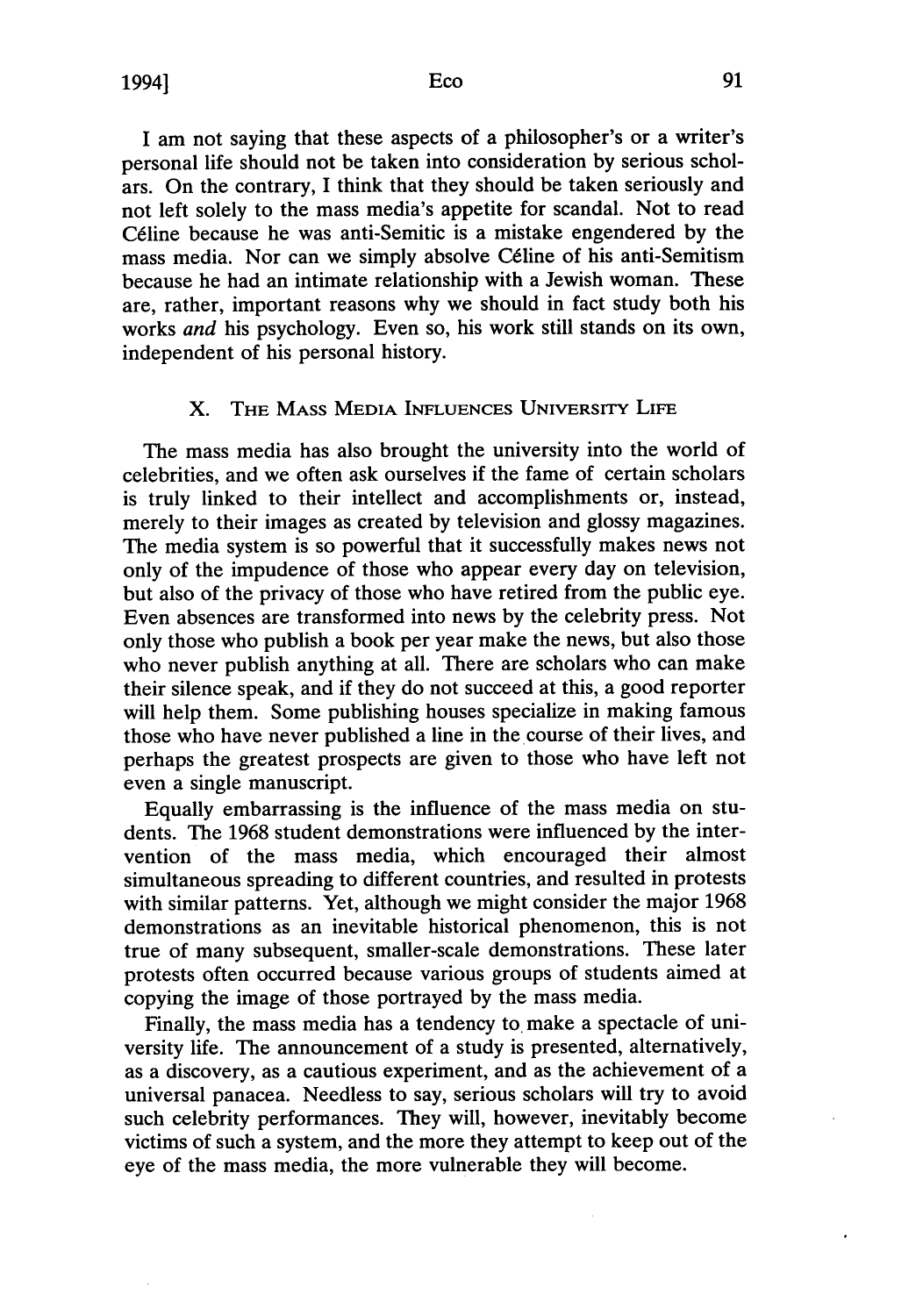The tremendous ease of publishing, producing preprints, printing by computers, and faxing one's own work one or two years before it will actually be printed (and often when no one would be willing to print it) is causing an obstruction in scientific communication. This exponential growth of available scientific material is dramatically affecting the division of knowledge. When a scholar receives, daily, hundreds of pages regarding his scientific research, he will surely remain in the dark about studies in other related fields. Unfortunately, it has now become impossible for scholars to follow even the contributions in their own area of specialization, which has resulted in the production and the consumption of abstracts. Abstracts are a media service; an abstract is a text that has been interpreted and filtered by someone else. Thus, the scholar's foremost responsibility of reading, interpreting, and independently judging a text is passed on to an editor of abstracts.

Next to the dictatorship of the abstract, there is the threat of complete bibliographies on any topic, which can now be acquired through information networks. An actual bibliography is something that must be conquered step by step, with painful and deliberate effort. A complete bibliography, however, is worth nothing because it cannot be consulted. The scholar who, by pressing a key, receives a bibliography of ten thousand titles on a topic of his choice, not only will be unable to read the suggested books, but will never even read the bibliography itself.

Signs of this crisis appear in many publications of recent years from countries that consider themselves to be in the vanguard of innovative research. Today, no bibliography includes titles that are over ten years old. While this criterion is justifiable for some disciplines that undergo constant change, it raises concern for studies in the humanities, which are cumulative by nature.

## **XI. THE** SUICIDE OF THE **MASS** MEDIA

Mass-media technologies are threatened by an incurable disease the perishability of the actual materials which document and transmit information. The video tapes, the recordings on magnetic discs, and the photocopied pages are all perishable. Even the book, the principal instrument for the dissemination of knowledge, has become perishable. All the books published since we went from rag paper to wood paper are destined to become dust within a period of seventy years. The mass media has allowed the proliferation and circulation of books which do not survive their authors. All the methods (e.g., microfilm, reprinting on acid-free paper, chemical protection of existing books) that have been applied in order to avoid this tragic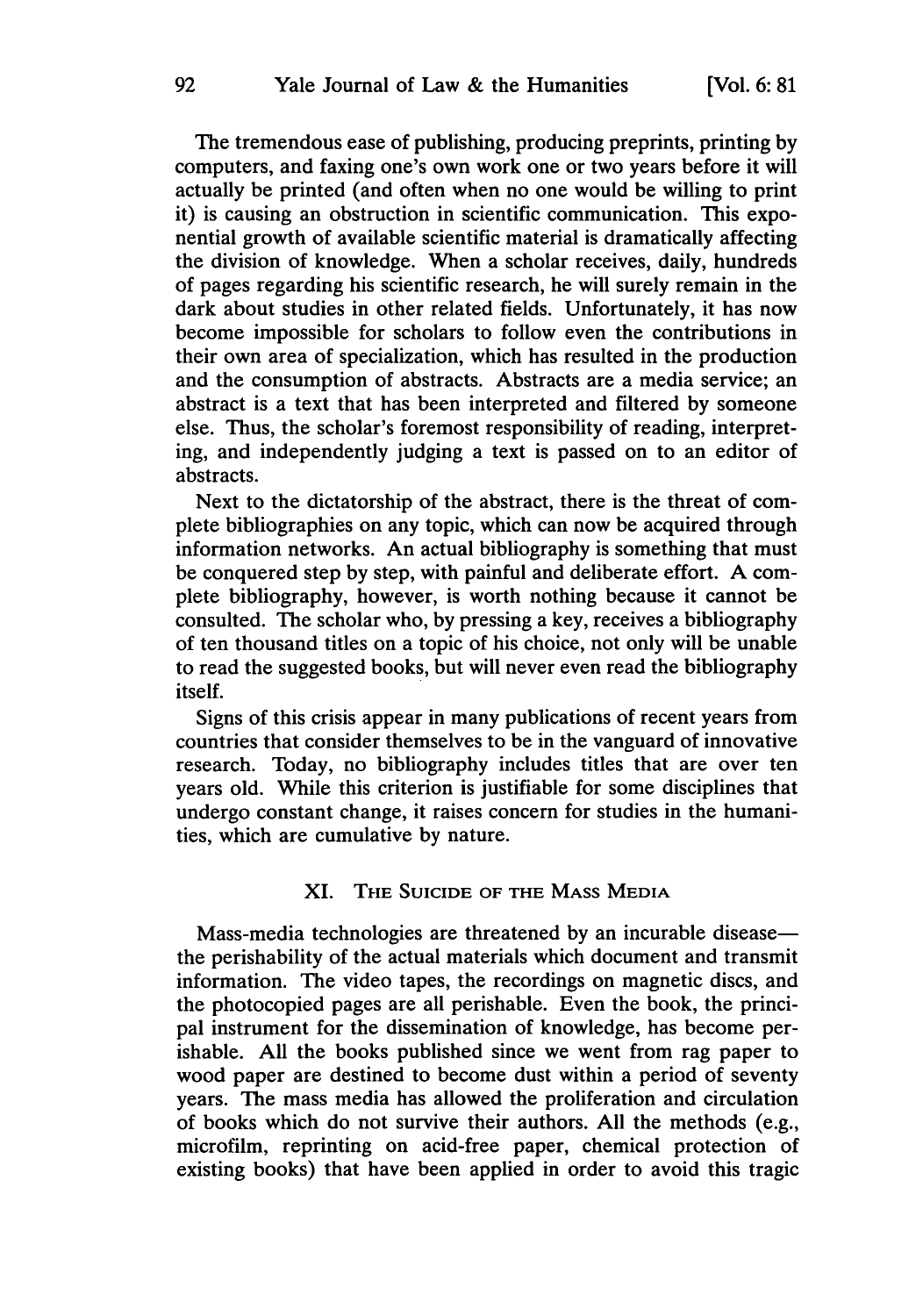inconvenience will only be able to save part of the testimonies of our culture.

One of the historical responsibilities of the university for decades to come will be to select which books are to receive privileged treatment, and which books are to disappear. This is a tremendous responsibility, and I would not like to belong to any committee appointed to make such decisions.

#### **CONCLUSION**

I have not exhausted this polemic on the relationships between the university and the mass media. I realize that I have offered the image of an ill-defined and tormented situation, in which the one who claims to be pure lies, and in which everyone must take responsibility for his own unstable equilibrium. It does not make sense to make a big issue of the presence of the mass media in the ivory towers of research. We must both acknowledge its inevitable influence and exploit its possibilities. Finally, it must be remembered that the university, with however little or however much good it still has, can resist the pernicious influence of the mass media by exploiting its very weaknesses.

Although it may seem paradoxical, if we define the value of information in terms of unexpected knowledge, then the mass media may inform with regard to facts, but not with regard to concepts and the interpretation of facts. The mass media tells us that so-and-so is dead, that a plane has crashed, that the dollar has fallen, or that a political crisis has erupted. Even in cases like these, I doubt that the information is truly so unexpected. For example, during the last decade, the mass media discovered that we as a society are entering a civilization of images, a fact reported by sociologists some forty years ago. The new civilization of the computer is an alphabetic one, and we are returning to Gutenberg's galaxy. The mass media, however, cannot report this because people would not believe it. People have had to face too many difficulties in order finally to accept the idea that we live in a civilization of images; the public can no longer renounce what has now become a cliché due to the great effort by which it was attained.

The mass media can report the news of a study of a certain particle in a specific laboratory, but it cannot offer a suitable interpretation of that event. In the area of facts, the mass media reports what is happening now, but in the area of interpretation, it can only say what was already expected twenty years ago.

The culture, knowledge, and theories generated by the university find their proper place within this gap of twenty years. What the university studies today is what the media will incorporate into its agenda, into its system of accepted assumptions, twenty years from